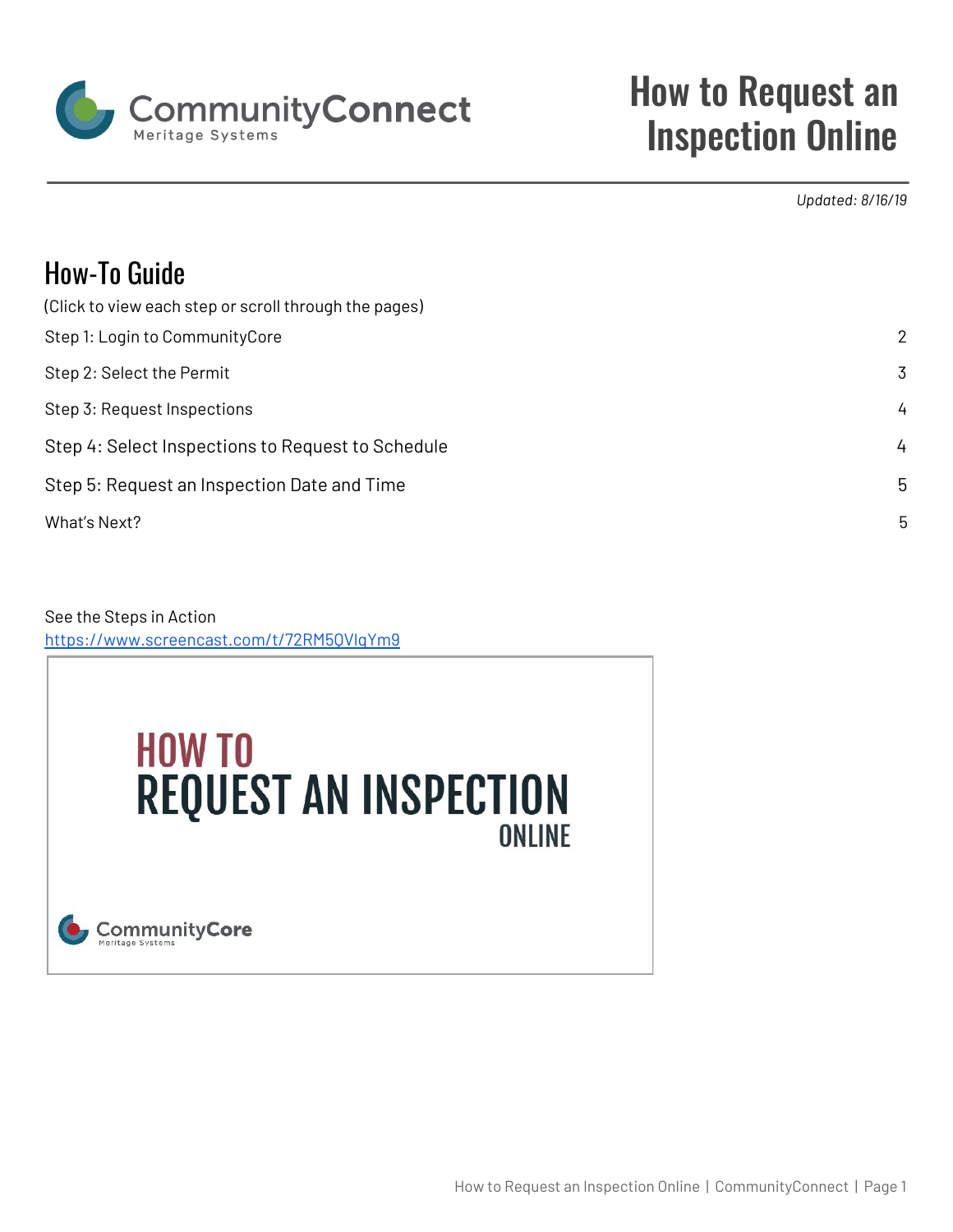Before you begin, please be aware that you must be added to CommunityCore by your jurisdiction - once they have added you to the system you will receive an email to setup your password to access CommunityConnect.

#### <span id="page-1-0"></span>Step 1: Login to CommunityCore

- Go to: [app.communitycore.com](https://app.communitycore.com/)
- 1. Enter your email address
- 2. Enter your password
- 3. Click **Sign In**

|                                                                                                 | <b>E-mail Address*</b>           |
|-------------------------------------------------------------------------------------------------|----------------------------------|
|                                                                                                 | Enter E-mail Address             |
|                                                                                                 | E-mail Address is required       |
|                                                                                                 | Password*                        |
| Community Core                                                                                  | $\overline{2}$<br>Enter Password |
|                                                                                                 | Password is required             |
|                                                                                                 | 3<br>Sign In                     |
| By clicking Sign In, you agree to our Privacy Policy, Terms of Service,<br>and Copyright Policy | I forgot my password             |
|                                                                                                 |                                  |

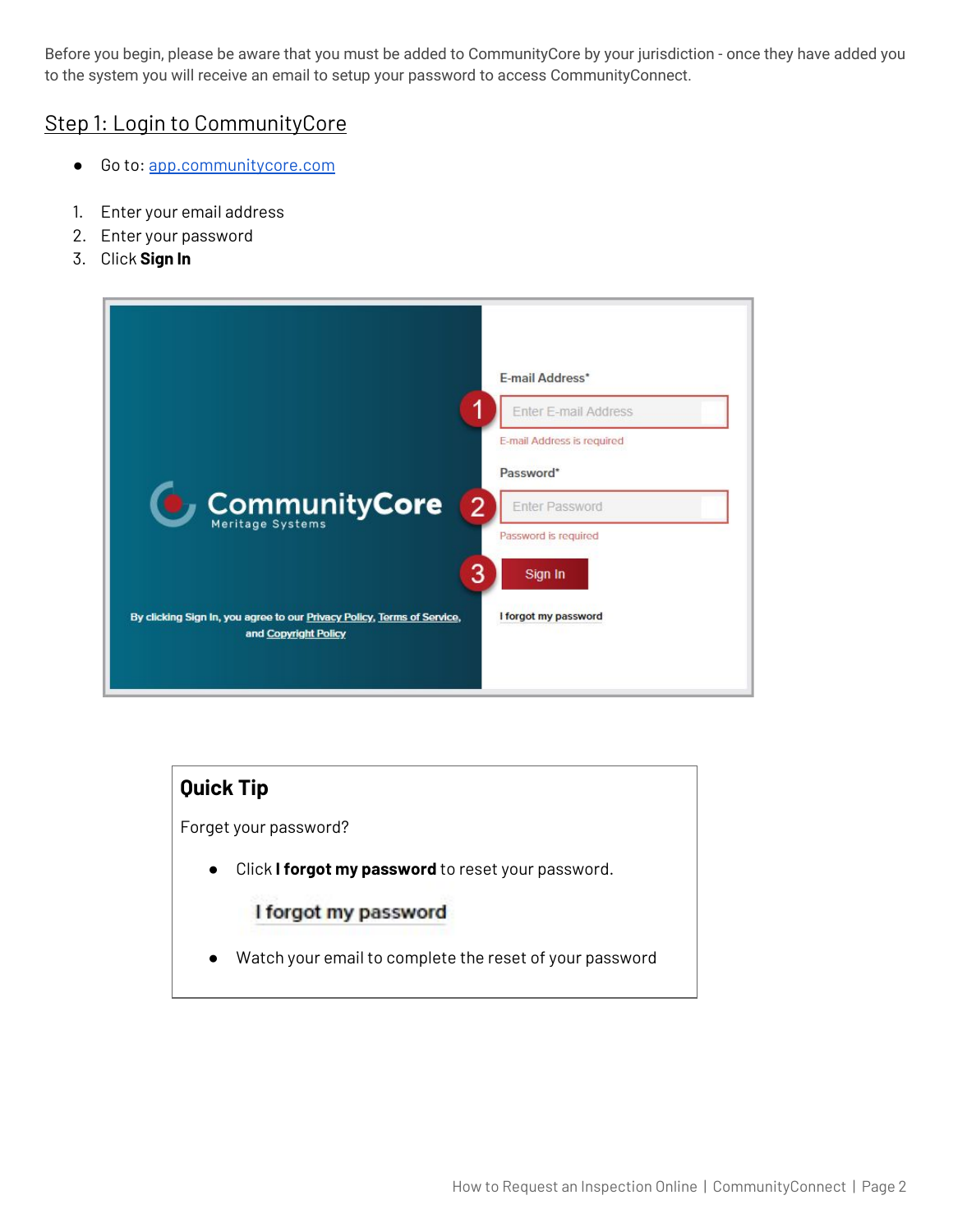# <span id="page-2-0"></span>Step 2: Select the Permit

● Click Permit



● Click the permit number of the permit you would like to request an inspection for

| <b>PERMIT NUMBER</b> | <b>ADDRESS</b>                                 | PERMIT TYPE |
|----------------------|------------------------------------------------|-------------|
| Application          | 125 South Howes Street,<br><b>Fort Collins</b> | Roof        |
| <b>Application</b>   | 123 Test, Fort Collins                         | Roof        |
| 19GOT-F00007         | Hamilton Street, Sterling                      | Fence       |

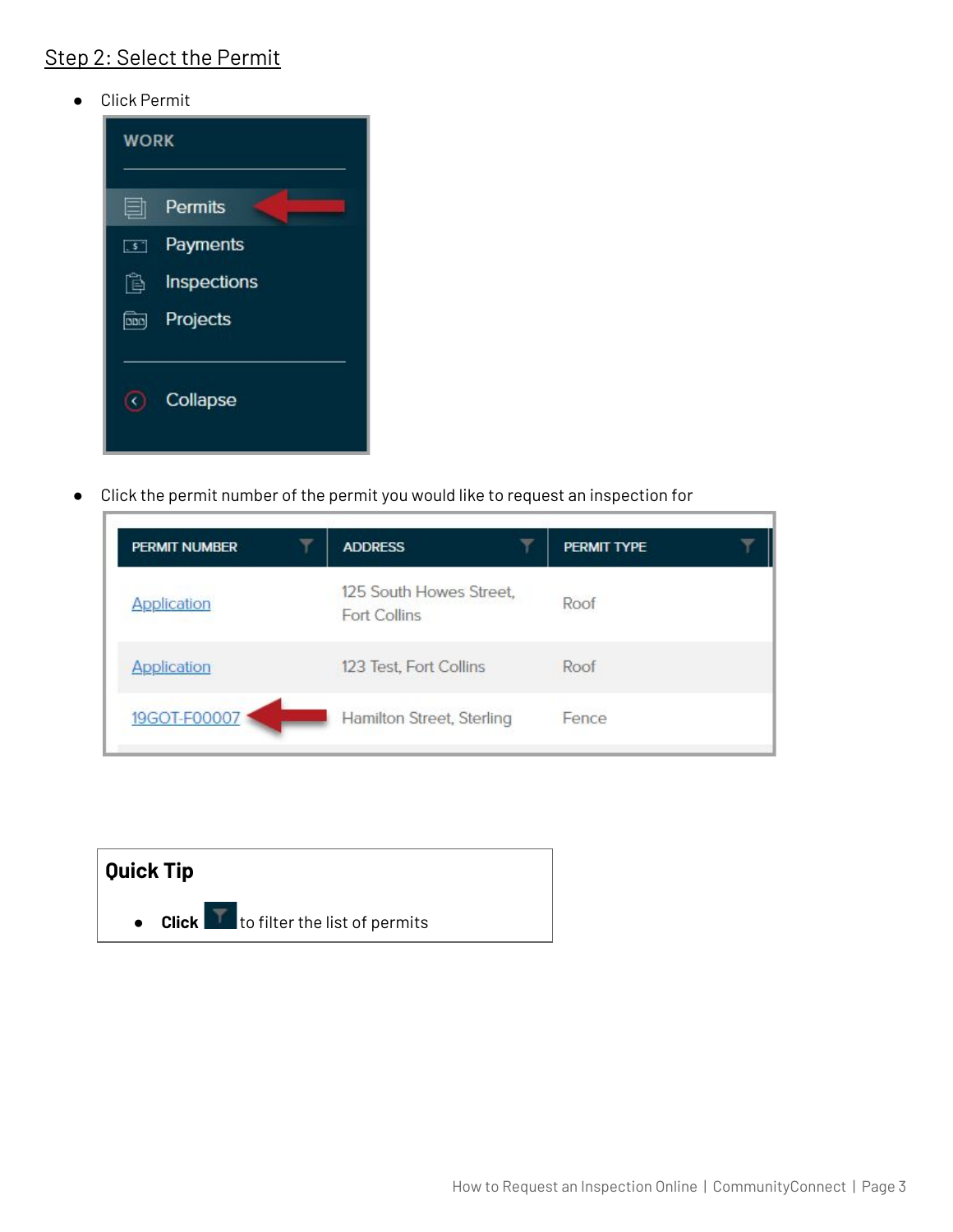### <span id="page-3-0"></span>Step 3: Request Inspections

● Click **Inspections**

| <b>Plinte</b> | Plan Reviews | Fees | Transactions Inspections |  |
|---------------|--------------|------|--------------------------|--|
|               |              |      |                          |  |

● Click the **Request** button

| Workflow                                                               | Details                                                                    | Plan Reviews | Fees | <b>Transactions</b> | Inspections | <b>Documents</b> |  |
|------------------------------------------------------------------------|----------------------------------------------------------------------------|--------------|------|---------------------|-------------|------------------|--|
|                                                                        | Electrical Permit - Residential<br>125 Crestridge Drive Fort Collins 80525 |              |      |                     |             |                  |  |
| <b>管 Cancel</b><br>H Request<br><b>E</b> Download Results<br>All inspe |                                                                            |              |      |                     |             |                  |  |

# <span id="page-3-1"></span>Step 4: Select Inspections to Request to Schedule

● Select one or more inspections available for scheduling requests

| <b>Select Inspections</b><br>19GOT-E00008 |                        |                               |
|-------------------------------------------|------------------------|-------------------------------|
| <b>STEP NAME</b>                          | <b>INSPECTION NAME</b> | <b>INSPECTION DESCRIPTION</b> |
| Inspections                               | Rough Electric         | slab rough                    |
| Inspections                               | Rough Mechanical       |                               |
| $\sqrt{2}$<br>Inspections                 | Final Mechanical       |                               |
| W<br>Inspections                          | <b>Final Building</b>  | $AA-B3$                       |
| Inspections                               | <b>Final Building</b>  | $C1-D4$                       |
| 3<br>Continue<br>Cancel                   |                        |                               |